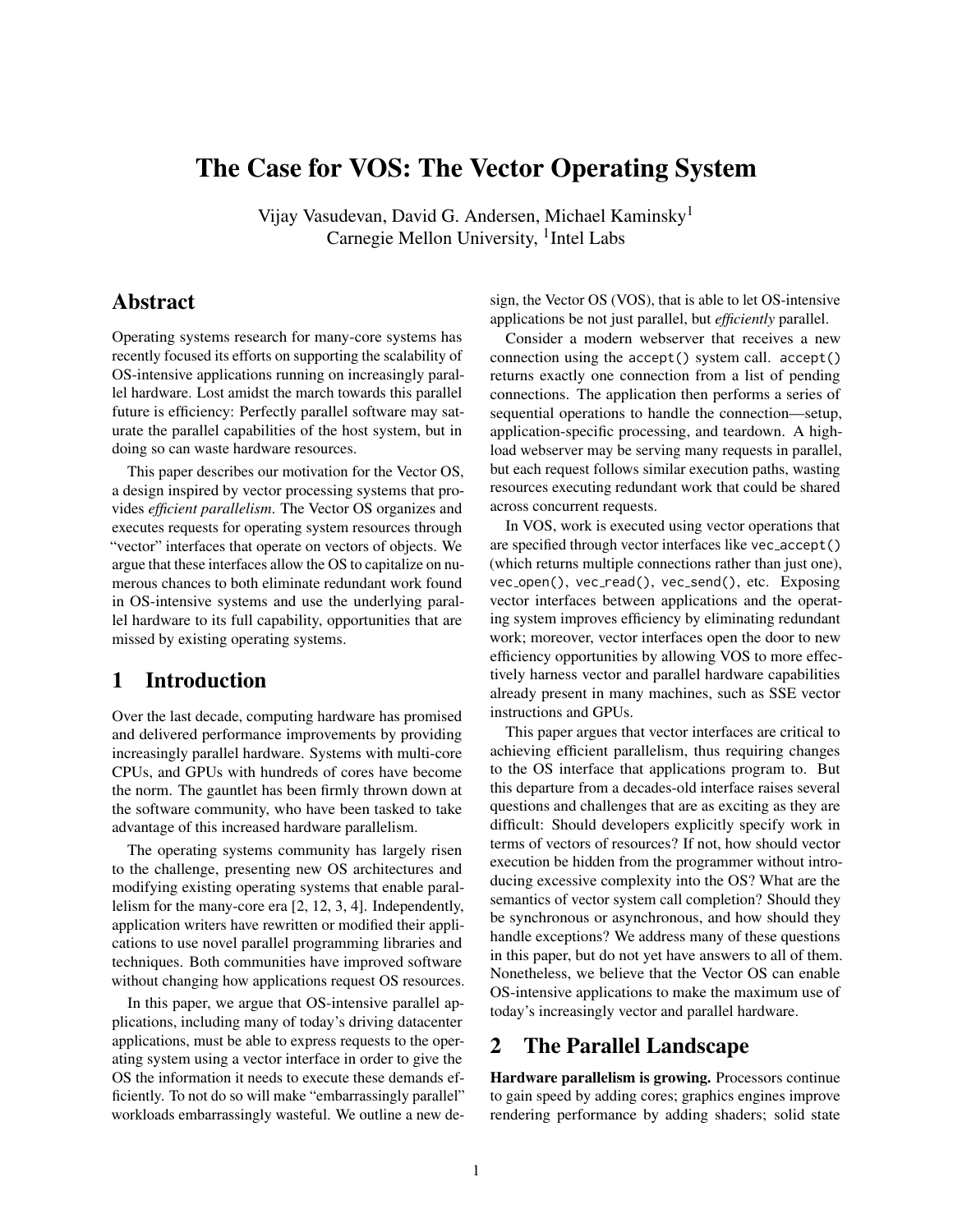<span id="page-1-1"></span>

Figure 1: Pseudocode for open() and proposed vec open(). vec open() provides opportunities for eliminating redundant code execution, vector execution when possible, and parallel execution otherwise.

drives improve throughput by adding more flash chips; and CPUs increase throughput by making their vector instructions, such as SSE, even wider. $<sup>1</sup>$  $<sup>1</sup>$  $<sup>1</sup>$  These trends are</sup> expected to continue into the foreseeable future, barring a revolution in device physics.

OS-intensive, parallel applications are adapting to parallel hardware. memcached moved from singlethreaded to multi-threaded; event-based webservers such as node.js and Python Twisted are improving support for massive concurrency; languages and threading libraries such as OpenMP, Cilk, Intel Thread Building Blocks, and Apple's Grand Central Dispatch library all encourage applications to break work into smaller independent tasks, which the libraries can then assign to cores.

Parallel operating systems are making parallel execution possible. Recent work on improving operating system support for parallelism has made great strides in *enabling* parallel execution of code by removing locks, improving cache locality and utilization for data, carefully allocating work to processors to minimize overhead, and so on [\[4,](#page-4-3) [10,](#page-4-4) [12,](#page-4-1) [7\]](#page-4-5).

Parallelism is necessary, but not necessarily efficient. While parallel execution on parallel hardware may sound ideal, it completely ignores *efficiency*, a metric that measures how much of a system's resources are necessary to complete some work [\[1\]](#page-4-6). We therefore turn our attention to "efficient parallelism," or making the best overall use of resources on a parallel system.

## 3 Vectors will be Victors

Providing efficient parallelism requires that operating systems do the following:

1. *Eliminate redundancy*: Identify what work is common or redundant across a set of tasks and execute that work exactly once.

- 2. *Vectorize* when possible: Work should be expressed as operations over vectors of objects so it can be both executed efficiently using hardware techniques such as SSE and better optimized by compilers.
- 3. *Parallelize* otherwise: If code paths diverge, continue to execute work in parallel.

Consider the example of the open() system call in Figure [1](#page-1-1) (left) simplified from the Linux 2.6.37 source code. Opening a file requires context switches, memory operations (e.g., copying the filename into a local kernel buffer in alloc()), performing access control checks, hashing file names, directory entry lookup, and reads from a filesystem. Today, simultaneous open() calls can mostly be executed in parallel, but doing so would not be as efficient as it could be.

Figure [1](#page-1-1) (right) shows the set of operations required for vec<sub>-open</sub>(), which provides a vector of filenames to the operating system. In this example, file f1 exists in an XFS filesystem while the other two reside in an ext4 filesystem. The code path is similar to open(), with the exception that the interfaces are capable of handling vectors of objects, e.g, vec hash() takes in several filenames and returns a vector of hashes corresponding to those filenames. These vector interfaces package together similar work and can improve efficiency by using the techniques described above.

Eliminating Redundancy: When provided vectors of objects, a vector system call can share the common work found across calls. Examples of common work include context switching, argument-independent memory allocations, and data structure lookups. alloc() is an argumentindependent memory allocation that returns a page of kernel memory to hold a filename string; the vec\_alloc() version need only fetch one page if the length of all filename arguments fits within that page, eliminating several additional page allocations necessary for each file if processed one by one. vec\_path\_resolve() requires traversing the directory tree, performing ACL checks and

<span id="page-1-0"></span><sup>&</sup>lt;sup>1</sup>Intel's Advanced Vector Extensions support 256-bit wide register operations.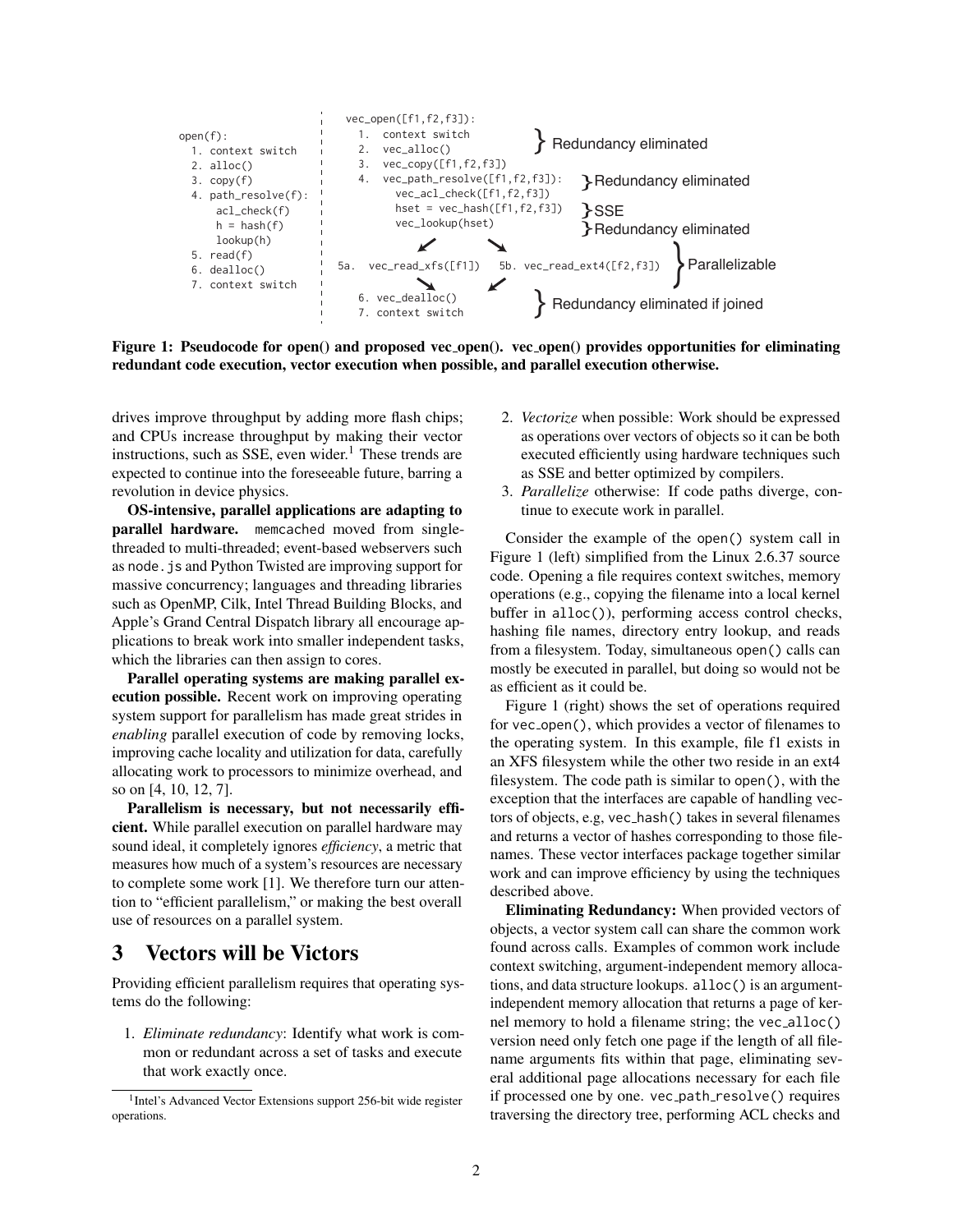lookups along the way. If files share common parent directories, resolution of the common path prefix need only occur once for all files instead of once per file.

As yet another example, lookup(hash) must search a directory entry hash list to find the one entry that matches the input hash. In vec lookup(hset), the search algorithm need only traverse the list once to find all entries corresponding to the vector of hashes. While this search can be performed in parallel, doing so would needlessly parse the hash list once for each input hash, wasting resources that could be dedicated to other work.

Vector interfaces provide general redundancyeliminating benefits (e.g., reducing context switches), some of which can be provided by other batching mechanisms [\[10\]](#page-4-4). But vector interfaces also can enable specialized algorithmic optimizations (e.g., hash lookup) because all operations in a batch are the same, even though the operands may differ.

HW Vectorizing: Certain operations can be performed more efficiently when they map well to vector hardware already available but underutilized by existing operating systems. An implementation of vec\_hash() might use SSE instructions to apply the same transformations to several different filenames, which may not be possible when dealing with precisely one filename at a time.

Parallelizing: Not all work will perfectly vectorize throughout the entire execution. In our vec<sub>-open</sub> () example, three files are stored on two different filesystems. While most of the code can be vectorized because they share common code paths, performing a read() from two different filesystems would diverge in code execution. Both calls can occur in parallel, however, which would use no more resources than three parallel read() calls; in this case it would probably use fewer resources because there will exist common work between files f2 and f3 within  $vec\_read\_ext4()$ .

When code paths diverge, the system should automatically determine whether to join the paths together. In Fig-ure [1,](#page-1-1) there is an optional barrier before vec\_dealloc() should both forked paths complete together, joining the paths can save resources in executing deallocations and context switches. But should they diverge in time significantly, it may be better to let the paths complete independently.

#### 3.1 Quantifying Redundant Execution

How much redundancy exists for OS-intensive parallel workloads running on highly parallel hardware? We explore this question by looking at the system call redundancy of Apache 2.2.17 server web requests between four different files in two different directories. We use strace to record the system calls executed when serving a single HTTP GET request for each file. Each request was traced in isolation and we show the trace for the request with the

<span id="page-2-0"></span>

Figure 2: Trace of four different web requests serving static files shows the same system calls are always executed, and their execution paths in time are similar.

median response time out of five consecutive requests for each file.

Figure [2](#page-2-0) shows when each system call was executed for each request for these four different static files. Each request invoked the same set of system calls regardless of which file was served, and the timings between system calls were similar, with variances attributable to OS scheduling. This simple experiment demonstrates that real applications provide opportunities to take advantage of the benefits of vector interfaces.

#### 3.2 Scaling Redundancy With Load

Efficiency matters most when parallel systems are operating at high load, so we must understand how redundancy scales as a function of incoming load. We argue that at high load, redundancy is abundantly available, making the Vector OS approach an appealing solution.

To illustrate this concept, the inline figure

shows how offered load affects the redundancy available in a parallel system. Here, we define redundancy loosely as the amount of work that is identical to some unique work currently being done in the system. In the best case, each additional request is identical to existing requests in the sys-



tem, and requests arrive simultaneously; redundancy therefore increases linearly with load.

In the worst case, requests are uncoordinated: they differ in both type and/or arrival time. At low load, redundancy is thus hard to find. As load increases, redundancy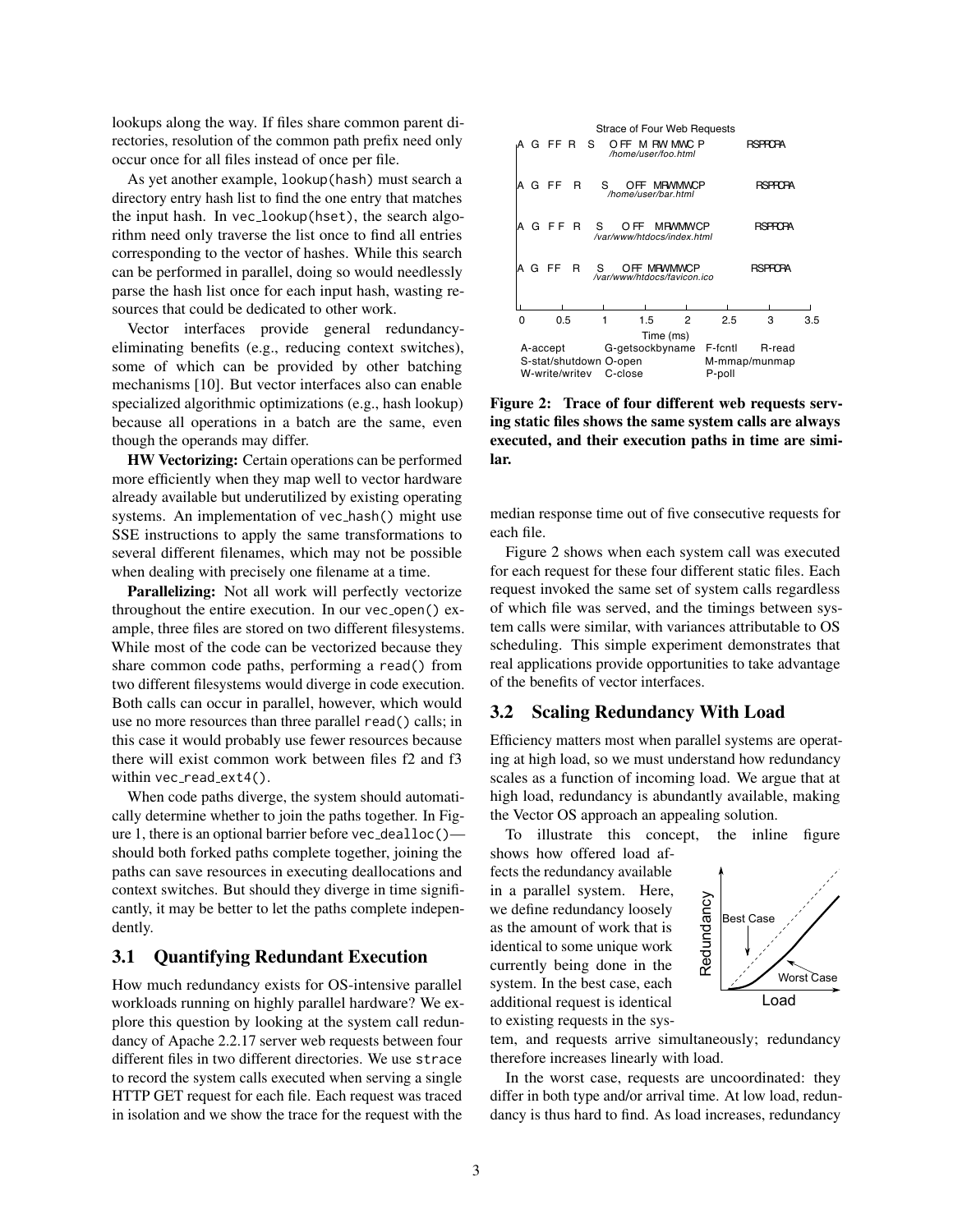increases for several fundamental reasons. First, a system has a finite number of different types of tasks it is likely to execute; a similar argument has been made for applications running on GPUs [\[6\]](#page-4-7). By the pigeonhole principle, redundancy must increase once a request of each type already exists in the system. In addition, high load systems are increasingly becoming specialized for one type of workload (databases and filesystems, caching, application-logic, etc.), further shrinking the number of distinct types of work. Distributed systems often partition work to improve data locality or further increase specialization within a pool of servers, again increasing the chance that a high-load system will see mostly homogeneous requests.

These homogeneous requests may also arrive closely in time: Many systems already batch work together at the interrupt level to cope with interrupt and context switching overheads, creating an under-appreciated opportunity. Today's operating systems make limited use of this interrupt coalescing, but this mechanism plays a more fundamental role in the Vector OS: It provides the basis for nearly automatic batching of I/O completions, which are delivered to the application and processed in lockstep using convenient vector programming abstractions. These "waves" of requests incur additional latency only once during entry into the system.

### 4 Towards the Vector OS

The Vector OS must address several difficult interface and implementation challenges. The design must expose an appropriate set of vector interfaces to allow application writers to both easily write and understand software running on parallel hardware. VOS must also organize and schedule computation and I/O to retain vectorization when possible and parallel execution otherwise.

Batching imposes a fundamental tradeoff between efficiency gains by having a larger batch, and adding latency by waiting for more requests to batch. However, at higher loads, this tradeoff becomes a strict win in favor of vectorization, as the efficiency gains enable *all* requests to execute faster because they spend less time waiting for earlier requests to complete. VOS must therefore make it easy for applications to dynamically adjust their batching times, much as has been done in the past for specific mechanisms such as network interrupt coalescing. Fortunately, even at lower load, Figure [2](#page-2-0) shows that calls that arrive together (e.g., subsequent requests for embedded objects after an initial Web page load) present a promising avenue for vectorization because their system call timings are already nearly identical.

#### 4.1 Interface Options

Today's system call interface destroys opportunities for easy vectorization inside the kernel—system calls are synchronous and typically specify one resource at a time. VOS must be able to package similar work (system calls, internal vector function calls) together to be efficiently parallel. We enumerate several interface possibilities below and describe their impact on the efficiency versus latency tradeoff.

1. Application-agnostic changes: One way to provide opportunities for making vector calls without application support is to introduce system call queues to coalesce similar requests. An application issues a system call through libc, which inserts the call into a syscall queue while the application waits for its return. Upon a particular trigger (a timeout, or a number threshold), VOS would collect the set of requests in a particular queue and execute the set using a vector interface call—this implementation can build upon the asynchronous shared page interface provided by FlexSC [\[10\]](#page-4-4). Another approach is to rewrite program binaries to submit multiple independent system calls as one multi-call by using compiler assistance [\[9,](#page-4-8) [8\]](#page-4-9). Both approaches transparently provide VOS with collections of system calls which it could vectorize, but these approaches have several drawbacks: First, applications do not decide when to issue a vector call, so they cannot override the timing logic built into the OS or compiler, leading to a frustrating tension between application writers and OS implementers. Second, a single thread that wishes to issue a set of similar synchronous system calls (e.g., performing a bunch of read() calls in a for loop), will still execute all reads serially even if there exists no dependence between them.

2. Explicit vector interface: Applications can help VOS decide how to coalesce vector calls by explicitly preparing batches of similar work using the vector interface to system calls, such as  $vec\_open()$ ,  $vec\_read()$ , etc. VOS can use this knowledge when scheduling work because it knows the application thread will be blocked until all submitted work completes. This assumes these vector calls are synchronous, though a non-synchronous completion interface (e.g., return partial results) may be useful for some applications.

As an example of how an application might use explicit vector interfaces, the core event-loop for an echo server may look as follows (in simplified pseudocode):

fds = vec\_accept(listenSocket); vec\_recv(fds, buffers); vec\_send(fds, buffers);

As the application processing between vec\_recv() and vec\_send() becomes more complicated, raw vector interfaces may prove difficult to use. The benefit is that the OS is relieved of deciding how and when to vectorize, leaving the application as the arbiter for the efficiency versus latency tradeoff and eliminating that complexity from the OS.